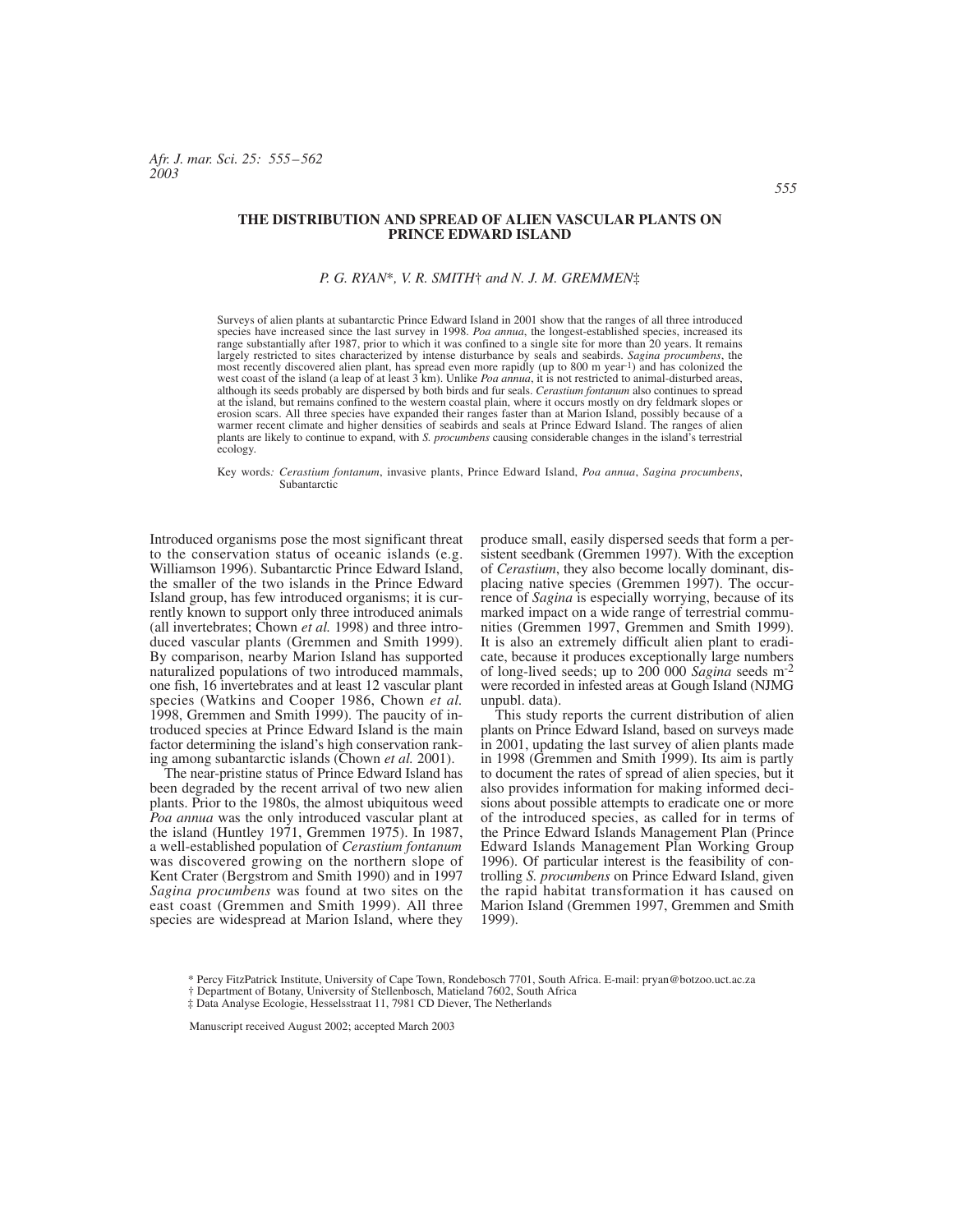Table I: Poa annua populations on Prince Edward Island in 2001 and 2003. The locations of numbered sites are shown in Figure 1

| Site           | Status and habitat                                                                                                                                                                                                                                                                                                                                                                                                                                                                                                                                                                                         |
|----------------|------------------------------------------------------------------------------------------------------------------------------------------------------------------------------------------------------------------------------------------------------------------------------------------------------------------------------------------------------------------------------------------------------------------------------------------------------------------------------------------------------------------------------------------------------------------------------------------------------------|
| 1              | Widespread, but with few dense stands in an area dominated by fur seals and southern elephant seals Mirounga leonina. First<br>recorded at this site in the $1990s1$                                                                                                                                                                                                                                                                                                                                                                                                                                       |
| 2              | Penguin Beach: very abundant in the elephant seal wallows and adjacent areas affected by fur seals and king penguins<br>Aptenodytes patagonicus. Some dense stands of up to $100 \text{ m}^2$ . First recorded in the $1990s1$                                                                                                                                                                                                                                                                                                                                                                             |
| 3              | Fairly abundant in a localized area dominated by fur seals. First recorded in the $1990s1$                                                                                                                                                                                                                                                                                                                                                                                                                                                                                                                 |
| $\overline{4}$ | Cave Bay: very abundant in the areas dominated by fur seals both north and south of the main landing beach. Also occurs along<br>the edge of the rockhopper penguin <i>Eudyptes chrysocome</i> colony and along the lower reaches of the stream. NJMG recorded a<br>few plants in Acaena-Azorella vegetation between the two Golden Gate outcrops in 1994. It does not extend inland to above Golden<br>Gate, despite the presence of fur-seals and gentoo penguins <i>Pygoscelis papua</i> breeding there. The affected area has increased<br>considerably since first recorded here in 1965 <sup>2</sup> |
| $5*$           | Abundant with some dense stands on a fur seal-dominated area, with scattered plants extending up an erosion slip to the south<br>and around the inland fringe of a rockhopper penguin colony to the north                                                                                                                                                                                                                                                                                                                                                                                                  |
| $6*$           | Scattered plants around white-chinned petrel burrows on a denuded area of Blechnum penna-marina slope between two mire areas                                                                                                                                                                                                                                                                                                                                                                                                                                                                               |
| $7*$           | Locally abundant in a fur-seal-dominated area immediately south of Boggel Beach, with scattered plants at white-chinned petrel<br>burrows at the top of the coastal cliffs                                                                                                                                                                                                                                                                                                                                                                                                                                 |
| $8*$           | As Site 7, but north of Boggel Beach, and extending north along the coast to the end of the area occupied by fur seals (the extent<br>of coastal lowlands); sparse above the small, boulder beach midway through this area                                                                                                                                                                                                                                                                                                                                                                                 |
| $9*$           | A few plants were found along the stream in the upper reaches of Albatross Valley in 2003                                                                                                                                                                                                                                                                                                                                                                                                                                                                                                                  |
| $10*$          | Albatross Valley: abundant along the lower stream course and on adjacent slopes dominated by fur seals. Scattered plants extend<br>up some of the stream beds and widely through the grey-headed Thalassarche chrysostoma and yellow-nosed albatross<br>T. [chlororhynchos] carteri colonies                                                                                                                                                                                                                                                                                                               |
| $11*$          | A few plants on a small stream course among dense Acaena vegetation                                                                                                                                                                                                                                                                                                                                                                                                                                                                                                                                        |
| $12*$          | Fairly common, but mostly scattered plants in a fur-seal-dominated area, with small numbers of plants extending patchily inland<br>along a small stream through mire vegetation                                                                                                                                                                                                                                                                                                                                                                                                                            |
| $13*$          | Hope Stream: locally abundant in seal-dominated areas, with scattered plants extending c. 300 m inland along all four tributaries                                                                                                                                                                                                                                                                                                                                                                                                                                                                          |
| 14             | Apparently restricted to the bottom of two small ponds; first recorded in 1990s <sup>1</sup>                                                                                                                                                                                                                                                                                                                                                                                                                                                                                                               |
| $15*$          | A few plants recorded in vegetation quadrats in an area of jumbled black lava where there is a high density of grey petrels <i>Procellaria</i><br>cinerea                                                                                                                                                                                                                                                                                                                                                                                                                                                  |
|                | Gremmen and Smith (1999)                                                                                                                                                                                                                                                                                                                                                                                                                                                                                                                                                                                   |
|                | <sup>2</sup> Huntley (1971)                                                                                                                                                                                                                                                                                                                                                                                                                                                                                                                                                                                |

\* New sites

## **STUDY AREA AND METHODS**

The Prince Edward Islands lie in the Indian Ocean sector of the Southern Ocean. They have depauperate native floras, because of their relatively recent volcanic origin, isolation from other land masses, and possibly their cold, wet and extremely windy climate (Gremmen 1981). The recent origin and depauperate nature of the native flora renders it susceptible to introductions of non-native species by human visitors.

Prince Edward Island  $(44 \text{ km}^2; 46^\circ 38 \text{′S}, 37^\circ 57 \text{′E})$  was visited from 17 to 22 December 2001. During this period, PGR conducted surveys of surface-nesting seabirds at the island and also made notes on all alien plants encountered. Coverage included all readily accessible coastlines, as well as much of the adjacent interior of the island (see Fig. 1 of Ryan *et al.* 2003). In view of the association between most alien plants and seabird and seal colonies, coverage is thought to have been reasonably comprehensive, especially given the localized ranges of most species. However, some aliens may have been missed in areas where access was impossible owing to high densities of fur seal

*Arctocephalus* spp. bulls defending harems. December is the period of peak territory defense by fur seal bulls.

Additional observations were made by VRS during a nine-day visit to Prince Edward Island in April 2001 and by NJMG and VRS during a five-day visit in April 2003. The whole island was inspected for alien plants in 2001; only the eastern part was visited in 2003. GPS fixes were made for most sites, and distributions were plotted on a revised map of the island. The mapped distributions are only approximate, and are intended to show the extent of affected areas. A revised map with names of localities is given in Figure 1 of Ryan *et al.* (2003).

## **RESULTS**

No new alien vascular plants were found during the surveys of Prince Edward Island in 2001, but the ranges of all three alien species known at the island were substantially larger than the ranges observed in 1998 (Gremmen and Smith 1999). All three species were flowering during December, but it was too early to ascertain the proportion of flowers setting seed.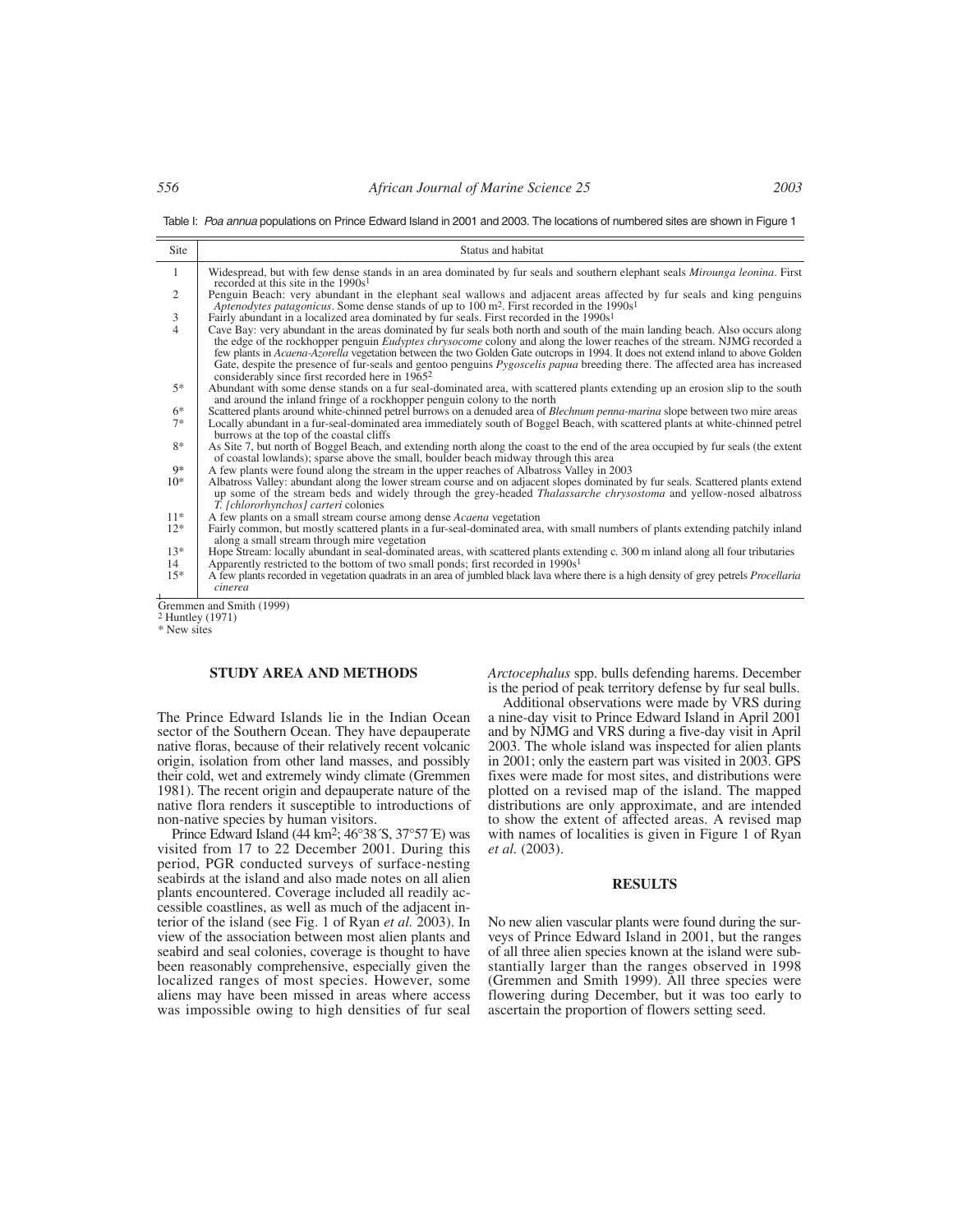

Fig. 1: Distribution of Poa annua on Prince Edward Island in 2001 and 2003. The symbol + denotes scattered plants (see Table I)

# *Poa annua*

This species was found at 15 sites, 10 of which are new records (Table I). It is widely distributed along the east, north and west coasts (Fig. 1) and is the most abundant alien plant on the island. Most sites where it occurs are characterized by trampling and manuring by seals or, to a lesser extent, penguins and other seabirds (Table I). At most seal-affected sites it forms dense stands, especially in old wallows, entirely dominating the vegetation for areas of up to  $100 \text{ m}^2$ . It tends to be more scattered when associated with seabird colonies, typically occurring singly or in small clumps in disturbed areas (e.g. around albatross *Thalassarche* nests or petrel burrows), or forming a narrow fringe around the edge of *Eudyptes* penguin colonies. It is possible that the species is even more widespread than shown in Figure 1, because single plants are easily overlooked (e.g. Site 15). It is probably also more widespread in the albatross colonies that extend westwards along the cliffs from Site 10 (these steep cliffs were not visited during 2001).

*P. annua* was first reported from the island in 1965, when it was found at Cave Bay (Site 4 in Fig. 1; Huntley 1971). It may have been on the island for some time prior to this (possibly even dating back to early visits by sealers), but Cave Bay was the only known site for the species through at least 1987 (Bergstrom and Smith 1990). In the 1990s, it was discovered at three sites frequented by fur seals south of Cave Bay on the east coast (Sites  $1-3$  in Fig. 1) as well as in ponds north of Kent Crater, the first record from the west coast (Site 13; Gremmen and Smith 1999). Its initial spread from Cave Bay has averaged approximately  $280 \text{ m year}^{-1}$  on the east coast, with larger movements involved in the colonization of the west coast. Once established in a suitable site, it seems to spread rapidly. The stands at Penguin Beach (Site 2) are at least as extensive as those at Cave Bay, and fairly large, dense stands have already formed at several sealdominated sites where the species was not found in 1998 (e.g. Sites 5, 8, 10 and 13).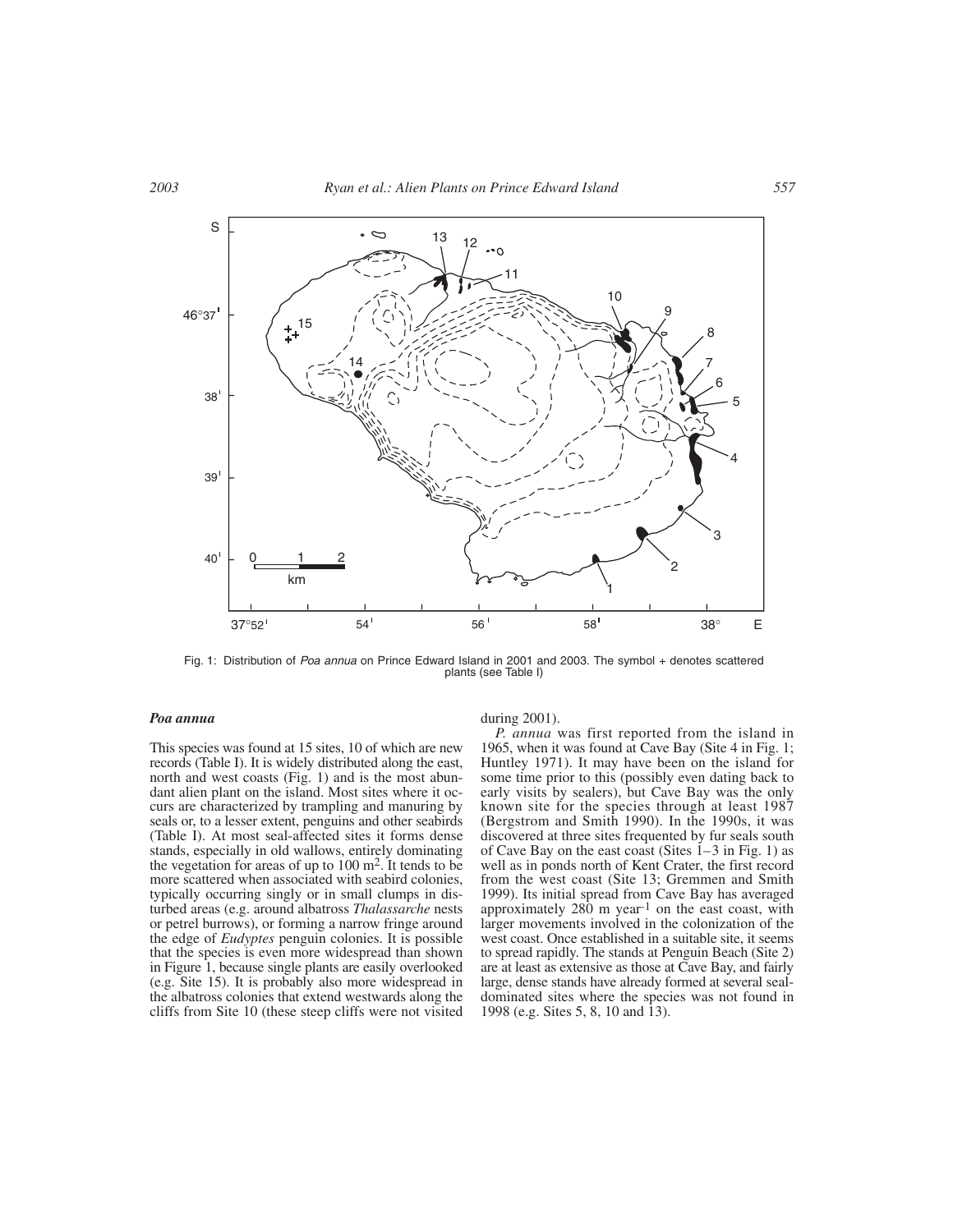

Fig. 2: Distribution of Sagina procumbens on Prince Edward Island in 2001 and 2003. The symbol x denotes small plants removed in April 2001 (see Table II)

#### *Sagina procumbens*

This species was first recorded at Prince Edward Island in 1997 at two east coast localities (Sites 2 and 5 in Table II and Fig. 2), and then at two further localities in 1998 (Sites 3 and 4; Gremmen and Smith 1999). In 2001 it was found at another seven localities on the eastern side of the island, suggesting an average spread of c. 800 m year-1. It was recorded for the first time on the west side of the island in April 2001, but some of the localities discovered there in December 2001 (e.g. Site 14, Hope Stream, Table II) were heavily infested with some very large plants (cushions in excess of 1 m2), suggesting that they were colonized several years previously. VRS did not visit Hope Stream in April 2001, but it was inspected in 1998 (by NJMG and D. C. Nel, Percy FitzPatrick Institute, University of Cape Town) and it is unlikely that the species was overlooked there then. VRS removed all *S. procumbens* plants he found on the west coast in April 2001 (Sites 15 and 16 in Fig. 2). None was recorded at these sites

in December 2001, but had PGR been aware of the April findings the two sites would have been inspected more closely.

In 2001, *S. procumbens* was less abundant than *P. annua* at Prince Edward Island, but it was equally widely dispersed (Figs 1, 2). It co-occurred with *P. annua* at seven of 18 sites and tended to be more abundant at these sites. Most sites with *S. procumbens* were influenced by seabirds or seals, but it was also at sites with little or no animal influence, e.g. *Crassula* and *Cotula* salt-spray communities along cliff tops on the east coast (Sites 1 and 2), inland mires (sites 12 and 18), and dry feldmark slopes on Kent Crater, Vaalkop and above McNish Bay (sites  $15-17$ ).

### *Cerastium fontanum*

This species is locally abundant, but remains the most restricted of the three alien plants found on Prince Edward Island, only occurring on the west coast (Fig. 3).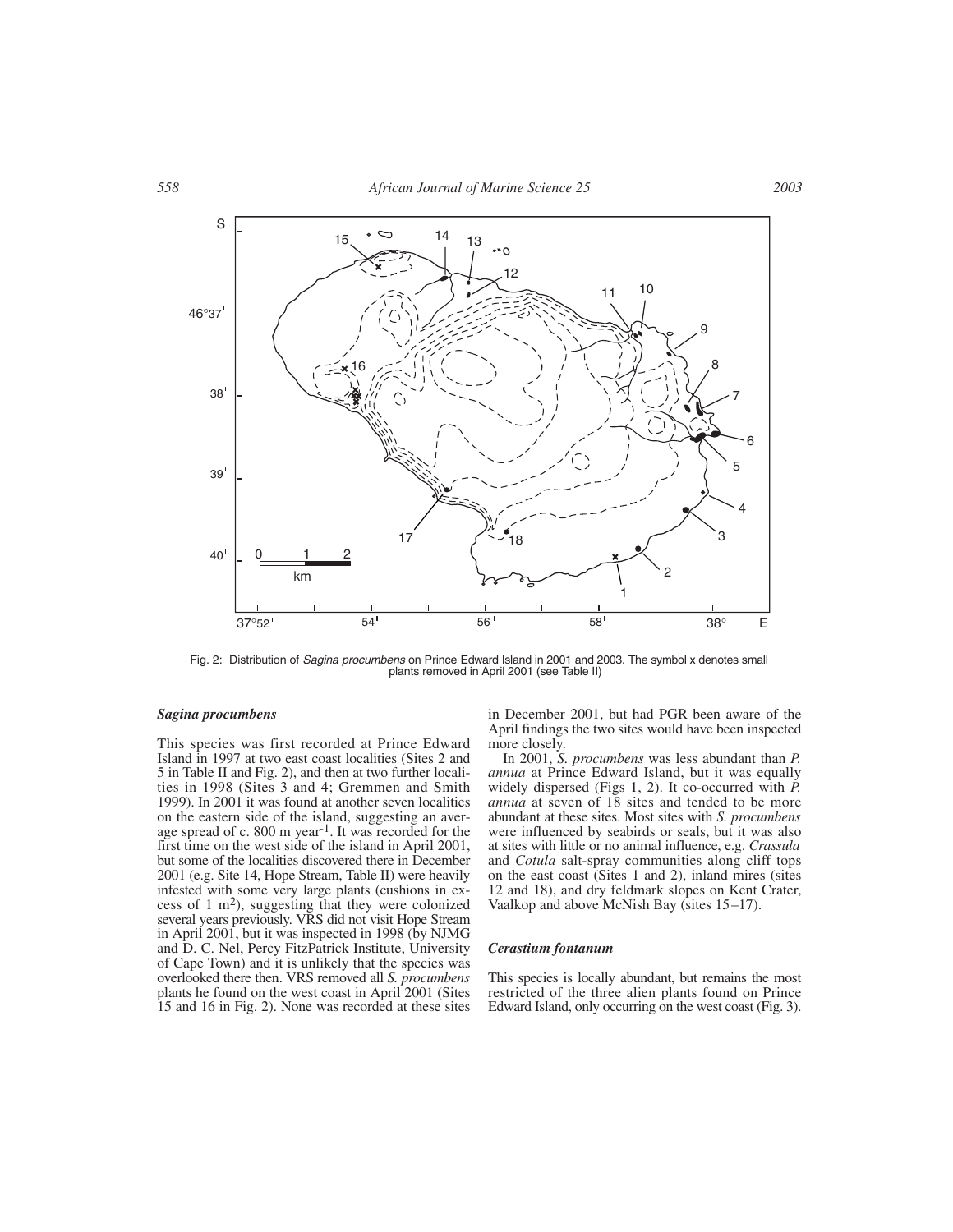## *2003 Ryan et al.: Alien Plants on Prince Edward Island 559*

Table II: Sagina procumbens populations on Prince Edward Island in 2001 and 2003. The locations of numbered sites are shown in Figure 2

| Site                                  | Status and habitat                                                                                                                                                                                                                                                                                                                                                                                                                                                      |
|---------------------------------------|-------------------------------------------------------------------------------------------------------------------------------------------------------------------------------------------------------------------------------------------------------------------------------------------------------------------------------------------------------------------------------------------------------------------------------------------------------------------------|
| $_2^{1*}$<br>$\overline{\mathcal{L}}$ | A single, small plant removed in April 2001 from <i>Crassula</i> cliff-top vegetation; none seen in December 2001<br>Fairly common in <i>Crassula</i> cliff-top vegetation; seven large plants found in May 1997 <sup>1</sup> . Possibly spreading farther inland in 2001<br>Extensive mats >200 m <sup>2</sup> , concentrated in an area where fur seals haul out. Large cushions (total extent >100 m <sup>2</sup> ) were already<br>present in May 1998 <sup>1</sup> |
| $\overline{4}$                        | Near East Cape: scattered, fairly small plants in a coastal area of <i>Cotula</i> and <i>Crassula</i> with moderate seabird activity, but no<br>seals. This is in the same area where well-established plants were present in May $19981$ , but no large plants were found in<br>2001                                                                                                                                                                                   |
| 5                                     | Cave Bay: quite common on the fur-seal-dominated slope area north of the beach, with a concentration in the disturbed area<br>where the old hut was situated. Two plants were found here in May 1997 <sup>1</sup> . A few plants occur high up the slope along the route<br>to the interior, but none was found above the level of the inland cliffs (Golden Gate)                                                                                                      |
| $6*$                                  | RSA Point: abundant on the southern part of the point, with total cover $>50\%$ in some areas, becoming less frequent closer to<br>the macaroni penguin <i>Eudyptes chrysolophus</i> colony (where <i>Poa cookii</i> predominates)                                                                                                                                                                                                                                      |
| $7*$                                  | A few plants on the slope south of the fur seal-dominated area, but many more forming large cushions on the north slope, with<br>scattered plants extending north along the inner edge of a rockhopper penguin colony                                                                                                                                                                                                                                                   |
| $8*$                                  | Scattered plants around white-chinned petrel burrows on a denuded area of Blechnum penna-marina slope between two mire areas                                                                                                                                                                                                                                                                                                                                            |
| 9*                                    | Scattered plants around white-chinned petrel burrows on the cliff top                                                                                                                                                                                                                                                                                                                                                                                                   |
| $10*$                                 | Albatross Valley: a few small plants on mire vegetation, at the edge of the areas influenced by fur seals and wandering albatrosses<br>Diomedea exulans                                                                                                                                                                                                                                                                                                                 |
| $11*$                                 | As Site 10; the two sites are separated by a deep stream valley                                                                                                                                                                                                                                                                                                                                                                                                         |
| $12*$                                 | A few small plants at the edge of a small pool (stream) in a area of level mire, inland of the area where most fur seals penetrate                                                                                                                                                                                                                                                                                                                                      |
| $13*$                                 | Several small and medium-sized plants on a stream bank used as a commuting route by fur seals                                                                                                                                                                                                                                                                                                                                                                           |
| $14*$                                 | Western tributary of Hope Stream: quite common in the fur-seal-dominated area; some large cushions $>1$ m <sup>2</sup> , with the total<br>affected area $>10$ m <sup>2</sup>                                                                                                                                                                                                                                                                                           |
| $15*$                                 | Vaalkop: seven small plants removed in April 2001 from c. 20 m diameter area on southern slope; none seen in December 2001                                                                                                                                                                                                                                                                                                                                              |
| $16*$                                 | Kent Crater: scattered small plants (<6 cm diameter) on dry feldmark along 80 m crest of eastern crater rim (288 plants), plus<br>a single plant on north side. All plants found in April 2001 were removed; none seen in December 2001                                                                                                                                                                                                                                 |
| $17*$                                 | Small plants (<10-cm diameter) in open, high-altitude feldmark in 2003                                                                                                                                                                                                                                                                                                                                                                                                  |
| $18*$                                 | Large, coalescing cushions in mire vegetation around a small lake found in 2003, possibly overlooked in 2001                                                                                                                                                                                                                                                                                                                                                            |

<sup>1</sup> Gremmen and Smith (1999)

\* New sites

In 2001 it was found at five sites, two of which are new records (Table III). It colonizes open areas on dry feldmark and scoria slopes, as well as erosion slips and slumps. The average rate of spread since 1998 has been approximately 370 m year-1, with a leap of at least 1 km to reach Vaalkop (Site 4). Its current range is consistent with gradual spread from its initial colonization site at Kent Crater.

## **DISCUSSION**

All three alien plants found at Prince Edward Island are widespread, naturalized species at adjacent Marion Island (Gremmen 1975, Bergstrom and Smith 1990, Gremmen and Smith 1999). Two of the three alien plants have arrived at the island during the past 20 years, despite strict controls on human visits to the island (Prince Edward Islands Management Plan Working Group 1996). It is not known whether the two recent arrivals colonized Prince Edward Island naturally from Marion Island (i.e. seeds carried by seabirds or the wind), or were carried there by people (Bergstrom and Smith 1990, Gremmen and Smith 1999). The distributional data presented here, coupled with the virtual lack of human traffic on the island, argues strongly that dispersal around Prince Edward Island is primarily by natural means. For example, the presence of *Sagina* and *P. annua* at remote, isolated petrel colonies suggests that propagules are dispersed either by birds or the wind. Ryan *et al*. (2003) show the first definite movements of birds from Marion to Prince Edward Island, with three southern giant petrels *Macronectes giganteus* banded as chicks at Marion being found breeding on Prince Edward during the December 2001 survey.

In general, the dispersal rates estimated for the alien species at Prince Edward Island are 2–3 times higher than those calculated for the same species at Marion Island (Gremmen and Smith 1999). The more rapid dispersal on Prince Edward Island has taken place despite the virtual absence of humans there. One plausible explanation for the faster spread is the much higher densities of seabirds and, to a lesser extent, fur seals at Prince Edward Island, which appear to be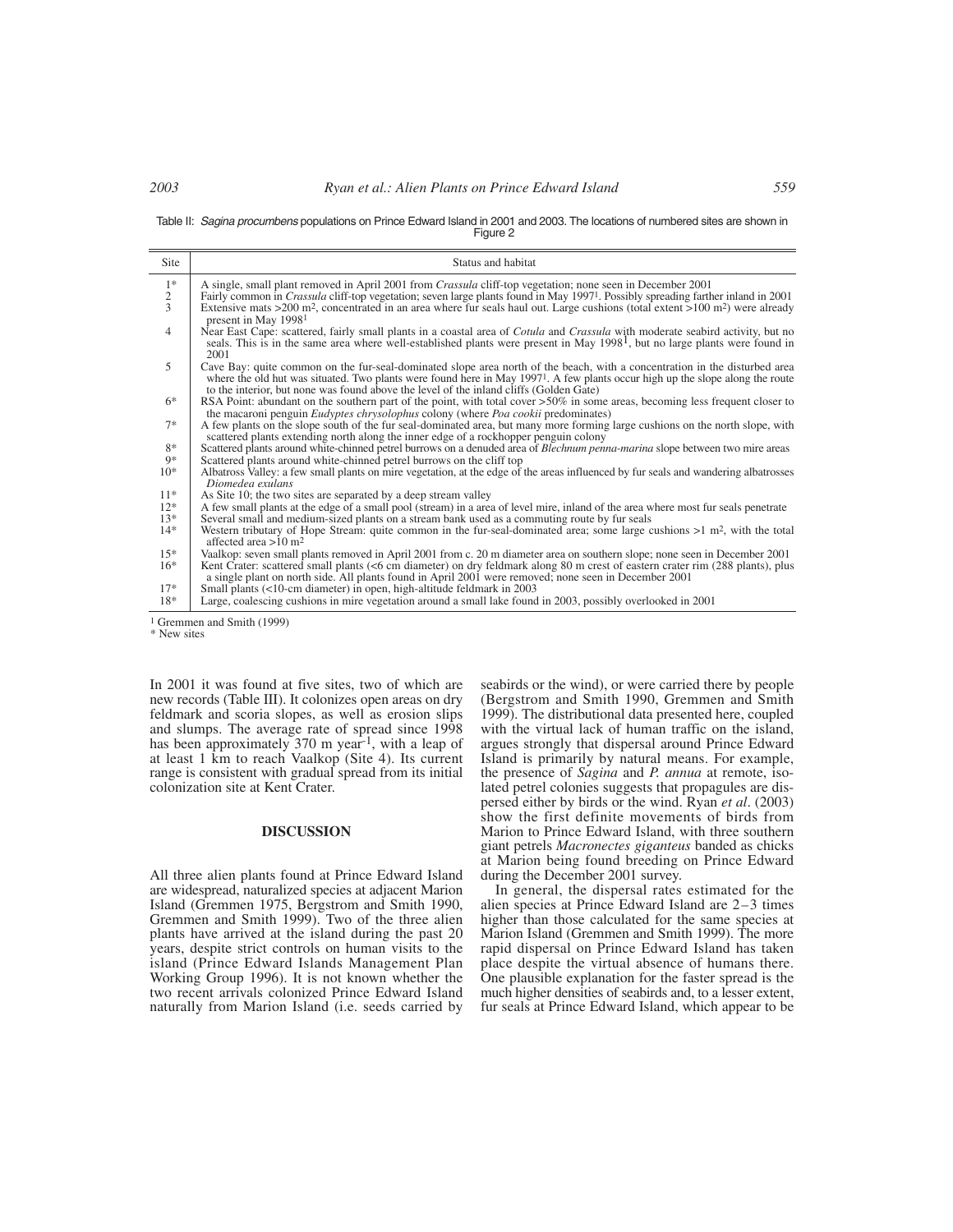

Fig. 3: Distribution of *Cerastium fontanum* on Prince Edward Island in 2001. The symbol + denotes single or small<br>groups of plants (see Table III)

important vectors in spreading propagules. The rapid increase in numbers of fur seals (Bester *et al*. 2003) may have aided the recent spread of *P. annua* by creating more suitable habitat for it. Climate amelioration or a succession of warm summers, resulting in the production of more viable seeds, might also have aided the spread of alien plants during the last few years (Smith 2002). Climate change is predicted to facilitate

Table III: Cerastium fontanum populations on Prince Edward Island in 2001. The locations of numbered sites are shown in Figure 3

| <b>Site</b>  | Status and habitat                                                                                                                                                                                                                                                                                                                                                 |
|--------------|--------------------------------------------------------------------------------------------------------------------------------------------------------------------------------------------------------------------------------------------------------------------------------------------------------------------------------------------------------------------|
|              | Kent Crater: abundant on dry feldmark slopes (mostly outer slope and crest, but also on the inner slopes). A few plants occur<br>off the crater walls, mostly in the exposed margins around the lake shores at the crater entrance. Its range has increased consider-<br>ably since it was first found in $19871$ , but appears to be little changed since $19942$ |
| 2            | Foot of the western scarp: locally common on a slump area, where individual plants grew much larger and more luxuriantly<br>than at more exposed sites on Kent Crater. First reported from this area in 1998 <sup>2</sup>                                                                                                                                          |
|              | Neck between Moeder-en-Kind and the western scarp: only one large plant was found on loose scoria; it was reported to be<br>numerous in this area in 1998 <sup>2</sup> , but it may have been overlooked because observers walked farther from the foot of the western<br>scarp                                                                                    |
| $4*$<br>$5*$ | Vaalkop: several groups of plants on the southern and eastern slopes, each containing $5-10$ individuals<br>Black lava flow east of West Point: one medium-sized plant on flat expanse of lava in April 2001                                                                                                                                                       |
|              |                                                                                                                                                                                                                                                                                                                                                                    |

1 Bergstrom and Smith (1990)

2 Gremmen and Smith (1999)

\* New sites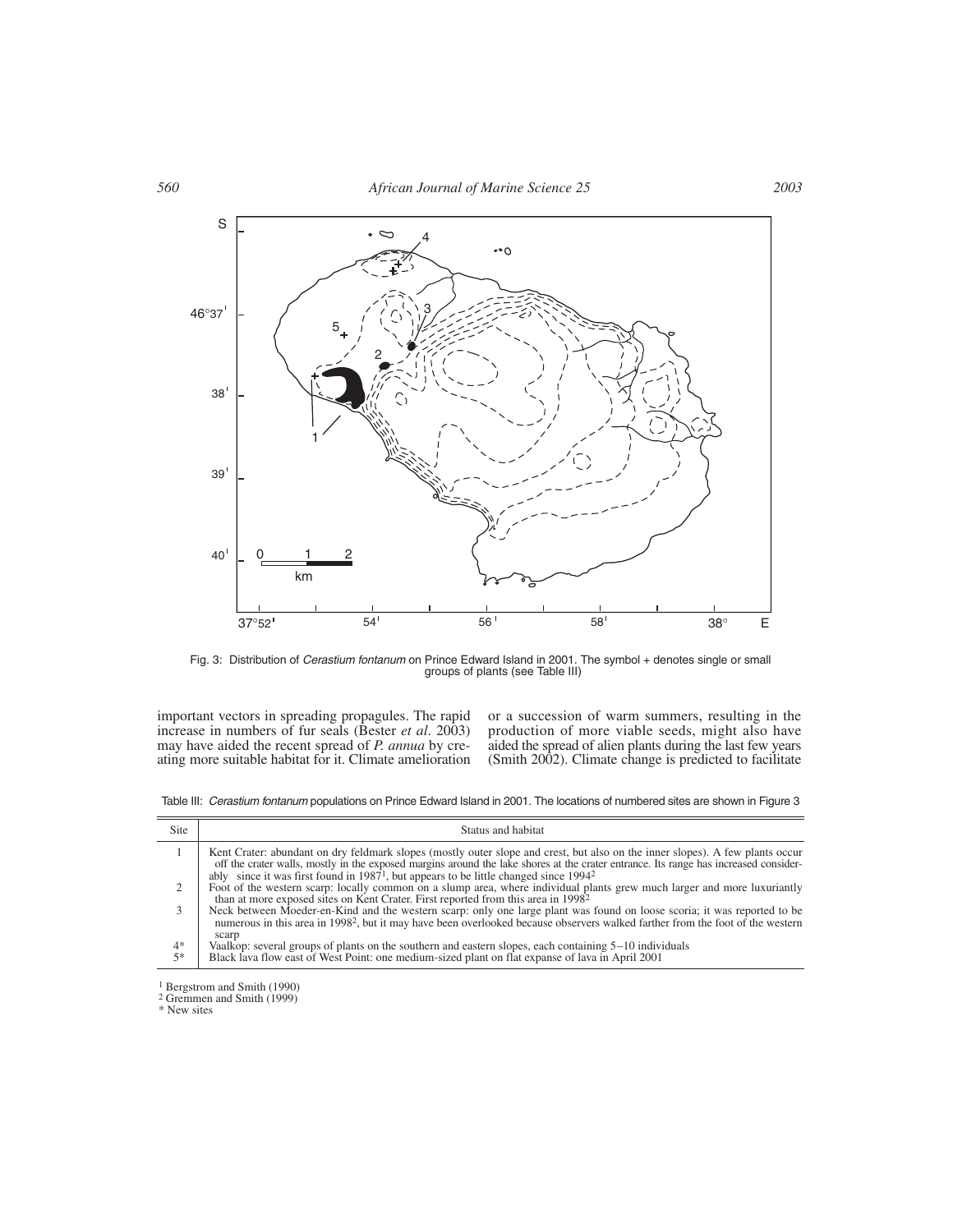the establishment and spread of alien species in the Antarctic (Kennedy 1995).

Gremmen and Smith (1999) suggested that the rapid spread of *Sagina* on Marion Island during the 1990s could be linked to the exponential increase of the plant around the base area (Gremmen 1997), resulting in a massive increase in the production of seeds. This mechanism does not appear to account for the fast spread of the plant on Prince Edward Island, where it has dispersed before building up a significant population around the initial sites of infestation. However, given that colonization of Prince Edward Island by this species may well have been "natural", it is possible that the widespread, small populations on Prince Edward Island are the result of multiple invasions from Marion Island. Many of the long-distance dispersal events of *Sagina* at Marion appear to be linked to human activities, with focal infestations at huts around the island (Gremmen and Smith 1999). This is unlikely to account for its spread at Prince Edward Island, where the greater densities of seabirds are a more plausible vector (cf, its occurrence at colonies of white-chinned petrels *Procellaria aequinoctialis*).

Gremmen and Smith (1999) argued that alien plants have a negligible impact on the terrestrial ecosystems at Prince Edward Island, although they did suggest that *S. procumbens* has the potential for a significant impact. The situation on Marion Island, where alien plants (especially *S. procumbens* and *Agrostis stolonifera*) are influencing the island's biota and ecosystem severely (Gremmen *et al.* 1998), suggests that Prince Edward Island will be similarly susceptible to invasive exotic plant species. Our surveys show that the abundance and distribution of *Sagina* has increased much faster than on Marion Island. Control was deemed "very difficult" based on the species' range in 1998 (Gremmen and Smith 1999), and it is now probably too late to instigate control measures. In any case, given the huge source of *Sagina* on Marion Island, and the likelihood that it arrived (possibly several times) "naturally" at Prince Edward Island, control measures are likely to be futile. Judging from what we know about the ecological preferences of *Sagina* on Marion Island, areas offering ideal habitats for the species are numerous, large and widespread on Prince Edward Island. It is inevitable, therefore, that *Sagina* is going to markedly influence the island's biota and ecology.

## **ACKNOWLEDGEMENTS**

We thank Mr J. Cooper (Avian Demography Unit, University of Cape Town) and Mr B. M. Dyer (Marine & Coastal Management) for providing additional observations during the December 2001 visit. Permission to visit Prince Edward Island was granted by the Prince Edward Islands Management Committee, and we thank the Department of Environmental Affairs and Tourism for logistical support. Financial support was received from the Universities of Cape Town and Stellenbosch and the National Research Foundation.

### **LITERATURE CITED**

- BERGSTROM, D. M. and V. R. SMITH 1990 Alien vascular flora of Marion and Prince Edward islands: new species, present distribution and status. *Antarct. Sci.* **2**: 301–308.
- BESTER, M. N., RYAN, P. G. and B. M. DYER 2003 Population numbers of fur seals at Prince Edward Island, Southern Ocean. *Afr. J. mar. Sci*. **25**: 549–554.
- CHOWN, S. L., GREMMEN, N. J. M. and K. J. GASTON 1998 — Ecological biogeography of Southern Ocean islands: species-area relationships, human impacts, and conservation. *Am. Nat.* **152**: 562–575.
- CHOWN, S. L., RODRIGUES, A. S. L., GREMMEN, N. J. M. and K. J. GASTON 2001 — World Heritage status and conservation of Southern Ocean islands. *Conserv. Biol.* **15**: 550–557.
- GREMMEN, N. J. M. 1975 The distribution of alien vascular plants on Marion and Prince Edward islands. *S. Afr. J. Antarct. Res.* **5**: 25–30.
- GREMMEN, N. J. M. 1981 The vegetation of the Subantarctic islands Marion and Prince Edward. *Geobotany* **3**: 1–149.
- GREMMEN, N. J. M. 1997 Changes in the vegetation of sub-Antarctic Marion Island resulting from introduced vascular plants. In *Antarctic Communities: Species, Structure, and Survival.* Battaglia, B., Valencia, J. and D. W. H. Walton
- (Eds). Cambridge, UK; University Press: 417–423. GREMMEN, N. J. M. and V. R. SMITH 1999 New records of alien vascular plants from Marion and Prince Edward islands, sub-Antarctic. *Polar Biol*. **21**: 401–409.
- GREMMEN, N. J. M., CHOWN, S. L. and D. J. MARSHALL 1998 — Impact of the introduced grass *Agrostis stolonifera* L. on vegetation and soil fauna of drainage line communities at Marion Island, sub-Antarctic. *Biol. Conserv.* **85**: 223–231.
- HUNTLEY, B. J. 1971 Vegetation. In *Marion and Prince Edward Islands. Report on the South African Biological and Geological Expedition, 1965–1996.* Van Zinderen Bakker, E. M., Winterbottom, J. M. and R. A. Dyer (Eds). Cape Town; Balkema: 98–160. KENNEDY, A. D. 1995 — Antarctic terrestrial ecosystem response
- to global environmental change. *Ann. Rev. Ecol. Syst.* **26**: 683–704.
- PRINCE EDWARD ISLANDS MANAGEMENT PLAN WORKING GROUP 1996 — *Prince Edward Islands Management Plan*. Pretoria; Department of Environmental Affairs and Tourism:
- 64 pp. RYAN, P. G., COOPER, J., DYER, B. M., UNDERHILL, L. G., CRAWFORD, R. J. M. and M. N. BESTER 2003 — Counts of surface-nesting seabirds breeding at Prince Edward Island, summer 2001/02. *Afr. J. mar. Sci*. **25**: 441–452.
- SMITH, V. R. 2002 Climate change in the Subantarctic: an illustration from Marion Island. *Climatic Change* **52**: 345–357.
- WATKINS, B. P. and J. COOPER 1986 Introduction, present status and control of alien species at the Prince Edward Islands, sub-Antarctic. *S. Afr. J. Antarct. Res.* **16**: 86–94.
- WILLIAMSON, M. 1996 *Biological Invasions*. London; Chapman and Hall: 244 pp.